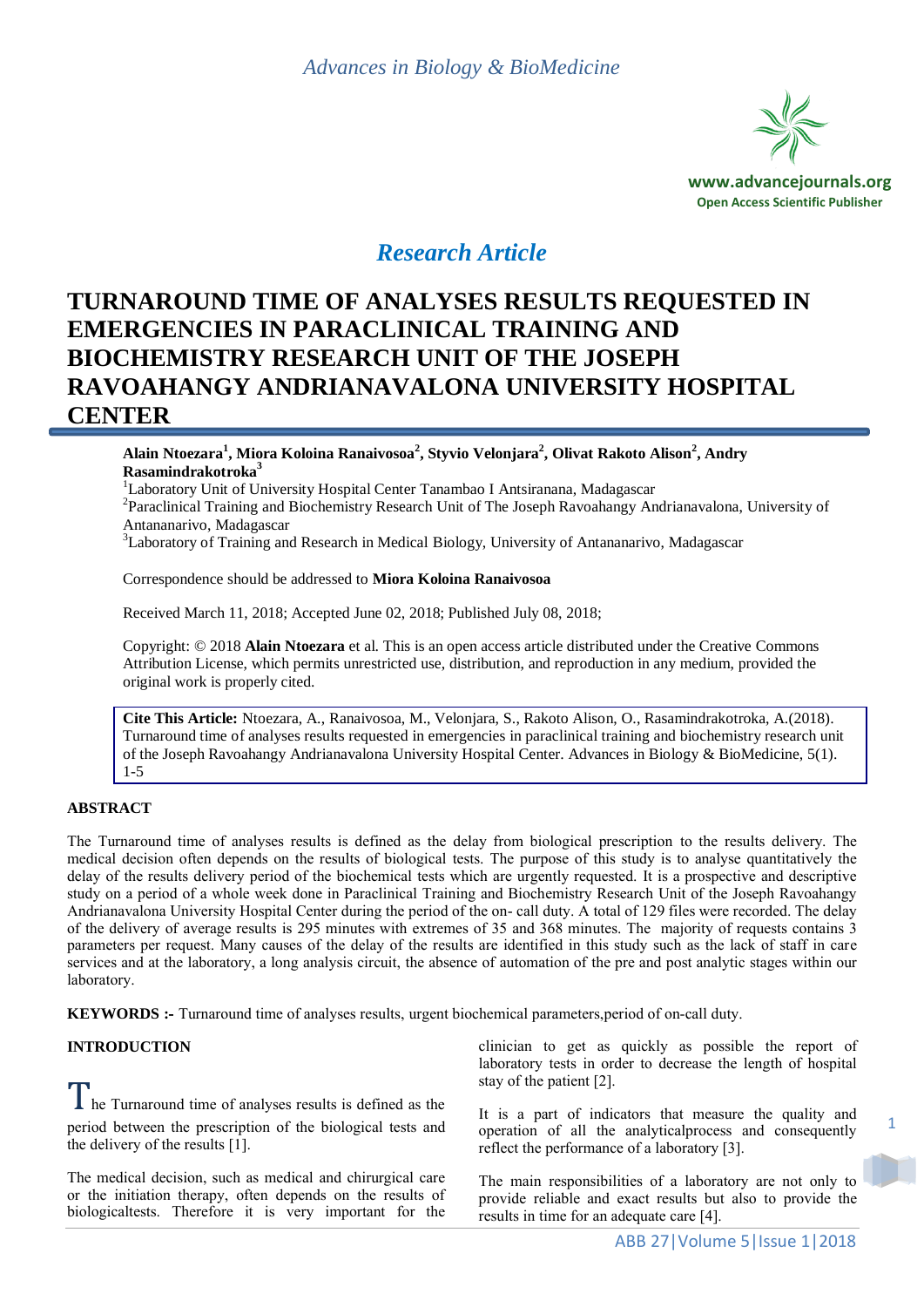### *Advances in Biology & BioMedicine*

The purpose of this study is to evaluate quantitatively the delivery period of the results of biochemical tests urgentlyrequested, to determine the causes of the delay of the delivery period of the results.

### **MATERIALS AND METHODS**

This is a descriptive and prospective study recovering a period of a whole week from  $22<sup>nd</sup>$  December to  $28<sup>th</sup>$  December 2017, performed in Paraclinical Training and Biochemistry Research Unit of the Joseph Ravoahangy Andrianavalona University Hospital Center during the period of the on-call duty. This period went from 5:00 pm to 8:00 am on working days and it lasted 24 hours at the weekends and on holidays. In this study were included all the requests of prescribed tests during the period of the on-call duty. Incomplete and non-compliant files were excluded. The service works 24h/24. The laboratory is located at 150 meters from the emergency department within the hospital. In the period of the on-call duty the laboratory is ensured by an intern in medical biology. Emergency organization and circuit tests in on-call duty were summarized in picture 1.





All the biochemical parameters were tested on the BS300 biochemical test except troponin which was tested on VIDAS<sup>®</sup> Biomerieux semi automaton. The studied parameters were the emergency biological ones which have been carried out during the on-call duty ( the chemistry panel, glycemia, serum creatinine, transaminases, total and conjugated bilirubin, CRP ( C-reactive protein), total protein, albuminemia, total calcemia,amylasemia, lipasemia and troponin), fractions of the delay of delivery reports, the number of the biochemical tests requests in emergency department and the analyses costs. In this study, the total turnaround time of analyses results was collected by the period between the prescription and the recovery of results at the laboratory. There was no system of computer assisted prescription. We had to collect several schedules in order to trace the path from the prescription of the biological tests to the acknowledgement of the results. In order to achieve it, 3 elements have been used :

**1)-** The sheet of an emergency request of a biochemical analysis to collect the date and the time of prescription, the time when the payment has been made, the date and the time of the sample arrival at the laboratory ( Picture 2).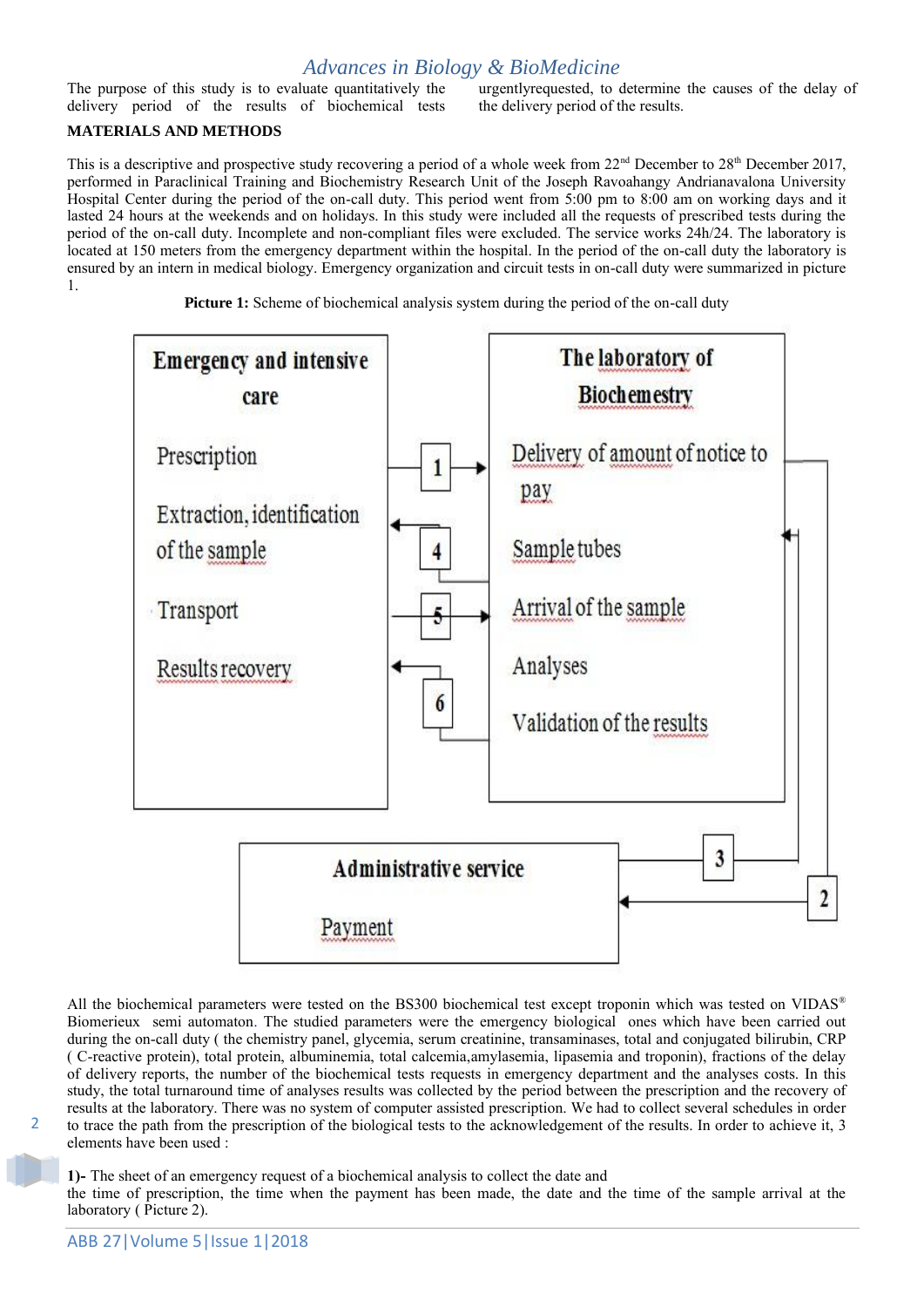## *Advances in Biology & BioMedicine*

**Picture 2 :-** The sheet of an emergency request of a biochemical analysis.

| <b>PRESCRIPTION</b>                                                                                                                                                                                                                                                                                                  | <b>PATIENT IDENTITY</b>                                                                                                          |                                                            | <b>AMOUNT</b><br>OF<br><b>NOTICE</b><br>PAY<br><b>PAYMENT</b><br>AND                                                                                                                                                                                         | <b>EXTRACTION</b>                                                                         | SAMPLE RECEIPT AT<br><b>THE LABORATORY</b>                                |
|----------------------------------------------------------------------------------------------------------------------------------------------------------------------------------------------------------------------------------------------------------------------------------------------------------------------|----------------------------------------------------------------------------------------------------------------------------------|------------------------------------------------------------|--------------------------------------------------------------------------------------------------------------------------------------------------------------------------------------------------------------------------------------------------------------|-------------------------------------------------------------------------------------------|---------------------------------------------------------------------------|
| -Prescriber service :<br>-Prescriber identity:<br>-Date and hour of the<br>prescription :                                                                                                                                                                                                                            | -Name:<br>$-Surname(s)$ :<br>-Gender :<br>-Date of birth :<br>-Bed No. :<br>-Room No.:<br>-Record No.:<br>-Clinical information: |                                                            | <b>RECEIPT</b><br>time<br>-Date<br>and<br>the<br>at<br>emergency session service :<br>-Amount of Notice pay No. :<br>-Receipt of payment No. :                                                                                                               | -Sample identity:<br>-Date and hour of<br>sampling:<br>-Incidents during the<br>sampling: | -Date and hour of the<br>arrival at the laboratory:<br>-The plasma aspect |
|                                                                                                                                                                                                                                                                                                                      |                                                                                                                                  |                                                            |                                                                                                                                                                                                                                                              |                                                                                           |                                                                           |
| <b>STANDARD SHEETS</b><br><b>BALANCES</b><br>Urea<br>Bilirubin<br>Creatinine<br><b>Total Bilirubin</b><br>Uric Acid<br>Conjugated Bilirubin<br><b>Blood Ionogram</b><br>Transaminases<br>Chlorine<br><b>OTHER ENZYMES</b><br>Potassium<br>Sodium<br>Amylase<br>Blood glucose<br>Lipase<br>Postprandial Blood glucose |                                                                                                                                  | HEPATIC WORKUP AND/OR BILE<br>Lactico-Deshydrogénase (LDH) | <b>CARDIAC MARKER</b><br>Ultrasensitive cardiac Troponin I<br><b>Total Proteins</b><br>Albumin<br>Total calcium<br>Phosphorus<br><b>SPECIFIC PROTEINS</b><br>C-Reactive Protein (CRP)<br><b>PUNCTURE LIQUID</b><br>Aspect<br>Glucose<br>Chloride<br>Proteins |                                                                                           |                                                                           |

Date and hour of the delivery period of the results :

**2)-** The dashboard of the automatons allowing the recording the arrival time of the sample on the automaton and the time required to perform the analysis.

**3)-** The register allowing to precise the arrival time and the retrievial time at the laboratory.The delay of the delivery period of the results is divided into 5 times:

- **a.** The delay of the prescription : it is the time which goes from the prescription of biochemical tests to the payment at the transfer service.
- **b.** The delay of sample : it is the time which goes from the recovery of the sampling tube at the laboratory to the arrival at the care unit for the samples collecting.
- **c.** The delay of transportation : it is the time between the collecting itself and the reception of the samples at the laboratory.
- **d.** The delay of the analysis corresponding to the analytical phase, that is to say the realization of the analysis on the automaton.
- **e.** The delay of the delivery period of the results corresponds to the post analytical phase : it is the time between the validation of the results and the retrievial of results at the laboratory. The data have been entered in Excel® and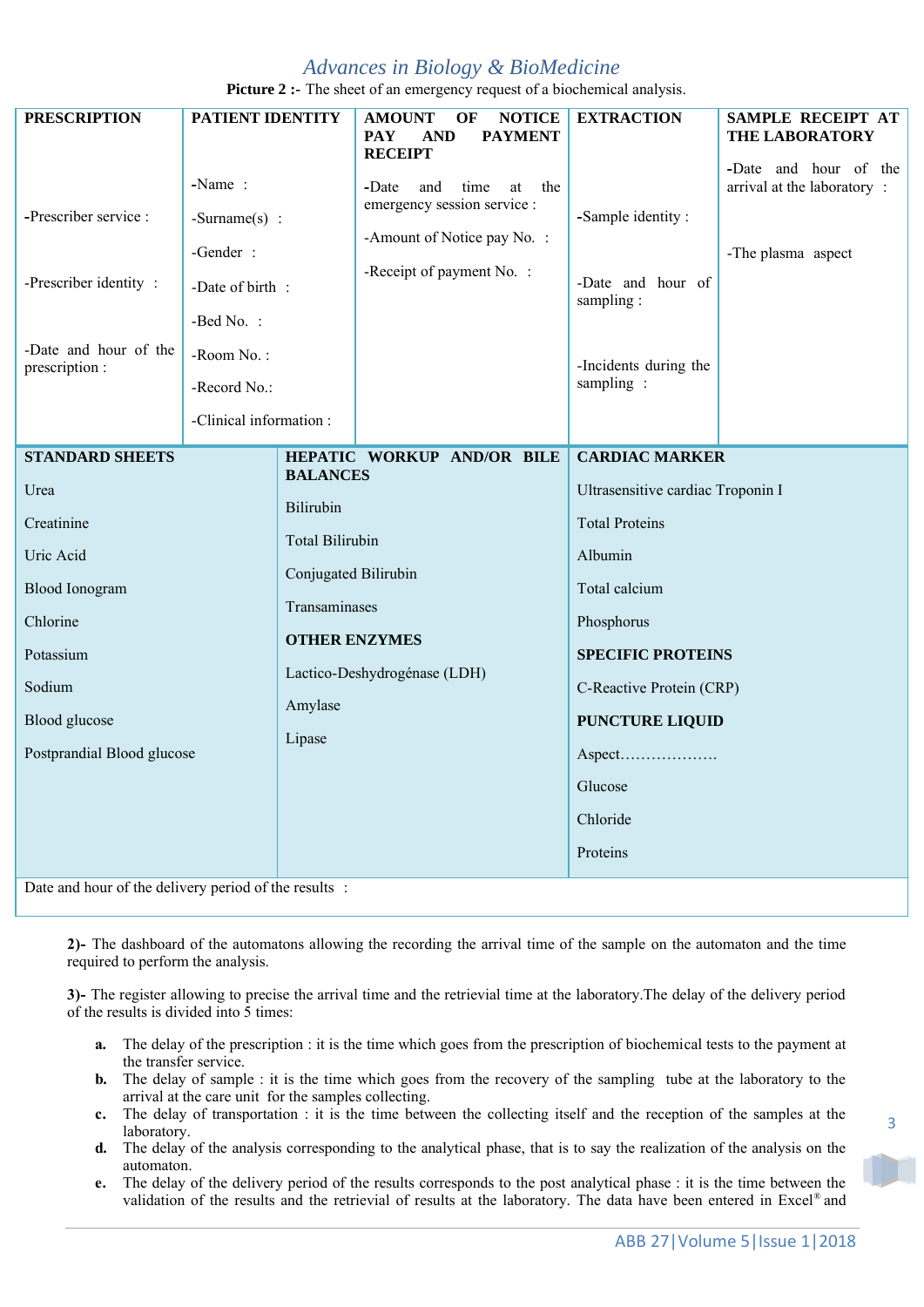## *Advances in Biology & BioMedicine*

processed with software Epi Info  $0.7^\circ$ . For ethical imperatives, the authorization of the persons in charge of the establishment have been got before collecting the data.

#### **RESULTS**

A total of 129 cases were recorded. The average delivery time is 295 minutes with extremes of 35 minutes and 368 minutes (table I)

**Table I :-**Period by fraction.

|                                                    | <b>Extreme</b> (minutes)<br>Average |               |               |
|----------------------------------------------------|-------------------------------------|---------------|---------------|
|                                                    | (minutes)                           | <b>Minima</b> | <b>Maxima</b> |
| The delay of prescription                          | 188                                 | 14            | 300           |
| The delay of sample                                | 12                                  | 3             | 54            |
| The delay of<br>transportation                     | 8                                   | 4             | 102           |
| The delay of analysis                              | 62                                  | 22            | 78            |
| The delay of the delivery<br>period of the results | 25                                  | 11            | 189           |

Most of the analyses requests included 1 to 4 biochemical parameters, 3 parameters per request was the average number (table II).

| Table II :- Number of biochemical parameters urgently required. |  |  |
|-----------------------------------------------------------------|--|--|
|-----------------------------------------------------------------|--|--|

|              | <b>Number</b> | Percentage $(\% )$ |
|--------------|---------------|--------------------|
| $n=1-4$      | 88            | 68                 |
| $n=5-9$      | 41            | 32                 |
| <b>Total</b> | 129           | 100                |

Half of the prescribed statement has been established within 30 to 120 minutes. The tests that cost between  $\leq 3,24$  \$ and  $\leq$  $6,47$  \$ were predominant in this group. The tests that cost between

≤16,18 \$ and ≤ 32,36 \$ were predominant in the group of 210 to 390 minutes ( picture 3).



**Picture 3:-** The delivery period of the results compared to the analysis cost.

4